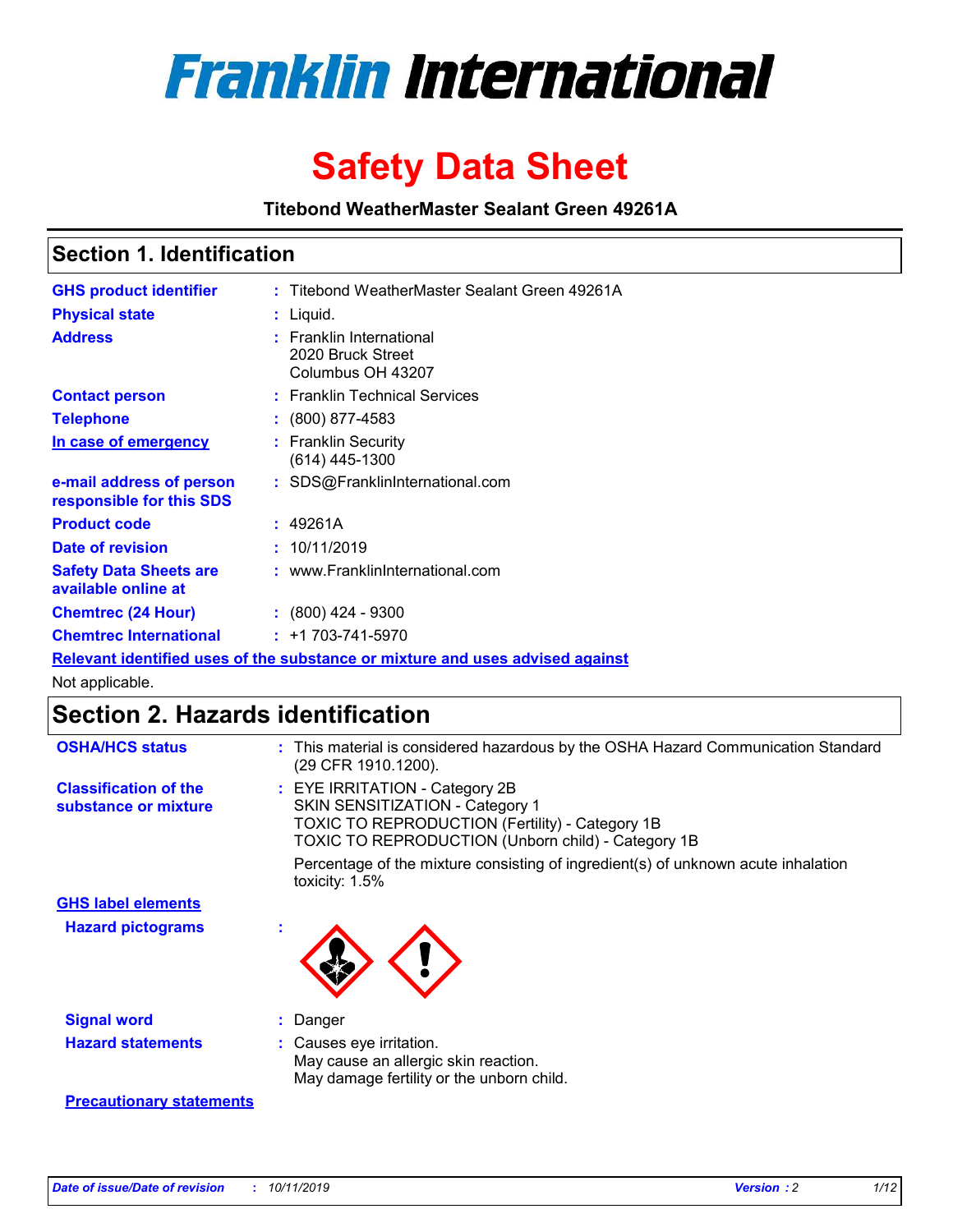### **Section 2. Hazards identification**

| <b>Prevention</b>                          | : Obtain special instructions before use. Do not handle until all safety precautions have<br>been read and understood. Wear protective gloves. Wear eye or face protection.<br>Wear protective clothing. Avoid breathing vapor. Wash hands thoroughly after handling.<br>Contaminated work clothing must not be allowed out of the workplace.                                                        |
|--------------------------------------------|------------------------------------------------------------------------------------------------------------------------------------------------------------------------------------------------------------------------------------------------------------------------------------------------------------------------------------------------------------------------------------------------------|
| <b>Response</b>                            | : IF exposed or concerned: Get medical attention. IF ON SKIN: Wash with plenty of<br>soap and water. Wash contaminated clothing before reuse. If skin irritation or rash<br>occurs: Get medical attention. IF IN EYES: Rinse cautiously with water for several<br>minutes. Remove contact lenses, if present and easy to do. Continue rinsing. If eye<br>irritation persists: Get medical attention. |
| <b>Storage</b>                             | : Store locked up.                                                                                                                                                                                                                                                                                                                                                                                   |
| <b>Disposal</b>                            | : Dispose of contents and container in accordance with all local, regional, national and<br>international regulations.                                                                                                                                                                                                                                                                               |
| <b>Hazards not otherwise</b><br>classified | : Product generates methanol during cure.                                                                                                                                                                                                                                                                                                                                                            |
|                                            |                                                                                                                                                                                                                                                                                                                                                                                                      |

### **Section 3. Composition/information on ingredients**

| <b>Substance/mixture</b><br>Mixture                  |               |                     |
|------------------------------------------------------|---------------|---------------------|
| <b>Ingredient name</b>                               | $\frac{9}{6}$ | <b>CAS number</b>   |
| 3-aminopropyltriethoxysilane<br>Dibutyltin dilaurate | ≤3<br>$≤0.3$  | 919-30-2<br>77-58-7 |

Any concentration shown as a range is to protect confidentiality or is due to batch variation.

**There are no additional ingredients present which, within the current knowledge of the supplier and in the concentrations applicable, are classified as hazardous to health or the environment and hence require reporting in this section.**

**Occupational exposure limits, if available, are listed in Section 8.**

### **Section 4. First aid measures**

| <b>Description of necessary first aid measures</b> |                                                                                                                                                                                                                                                                                                                                                                                                                                                                                                                                                                                                                                                                                                                                                                           |  |  |  |
|----------------------------------------------------|---------------------------------------------------------------------------------------------------------------------------------------------------------------------------------------------------------------------------------------------------------------------------------------------------------------------------------------------------------------------------------------------------------------------------------------------------------------------------------------------------------------------------------------------------------------------------------------------------------------------------------------------------------------------------------------------------------------------------------------------------------------------------|--|--|--|
| <b>Eye contact</b>                                 | : Immediately flush eyes with plenty of water, occasionally lifting the upper and lower<br>eyelids. Check for and remove any contact lenses. Continue to rinse for at least 10<br>minutes. If irritation persists, get medical attention.                                                                                                                                                                                                                                                                                                                                                                                                                                                                                                                                 |  |  |  |
| <b>Inhalation</b>                                  | : Remove victim to fresh air and keep at rest in a position comfortable for breathing. If<br>not breathing, if breathing is irregular or if respiratory arrest occurs, provide artificial<br>respiration or oxygen by trained personnel. It may be dangerous to the person providing<br>aid to give mouth-to-mouth resuscitation. Get medical attention. If unconscious, place<br>in recovery position and get medical attention immediately. Maintain an open airway.<br>Loosen tight clothing such as a collar, tie, belt or waistband. In case of inhalation of<br>decomposition products in a fire, symptoms may be delayed. The exposed person may<br>need to be kept under medical surveillance for 48 hours.                                                       |  |  |  |
| <b>Skin contact</b>                                | : Wash with plenty of soap and water. Remove contaminated clothing and shoes. Wash<br>contaminated clothing thoroughly with water before removing it, or wear gloves.<br>Continue to rinse for at least 10 minutes. Get medical attention. In the event of any<br>complaints or symptoms, avoid further exposure. Wash clothing before reuse. Clean<br>shoes thoroughly before reuse.                                                                                                                                                                                                                                                                                                                                                                                     |  |  |  |
| <b>Ingestion</b>                                   | : Wash out mouth with water. Remove dentures if any. Remove victim to fresh air and<br>keep at rest in a position comfortable for breathing. If material has been swallowed and<br>the exposed person is conscious, give small quantities of water to drink. Stop if the<br>exposed person feels sick as vomiting may be dangerous. Do not induce vomiting<br>unless directed to do so by medical personnel. If vomiting occurs, the head should be<br>kept low so that vomit does not enter the lungs. Get medical attention. Never give<br>anything by mouth to an unconscious person. If unconscious, place in recovery position<br>and get medical attention immediately. Maintain an open airway. Loosen tight clothing<br>such as a collar, tie, belt or waistband. |  |  |  |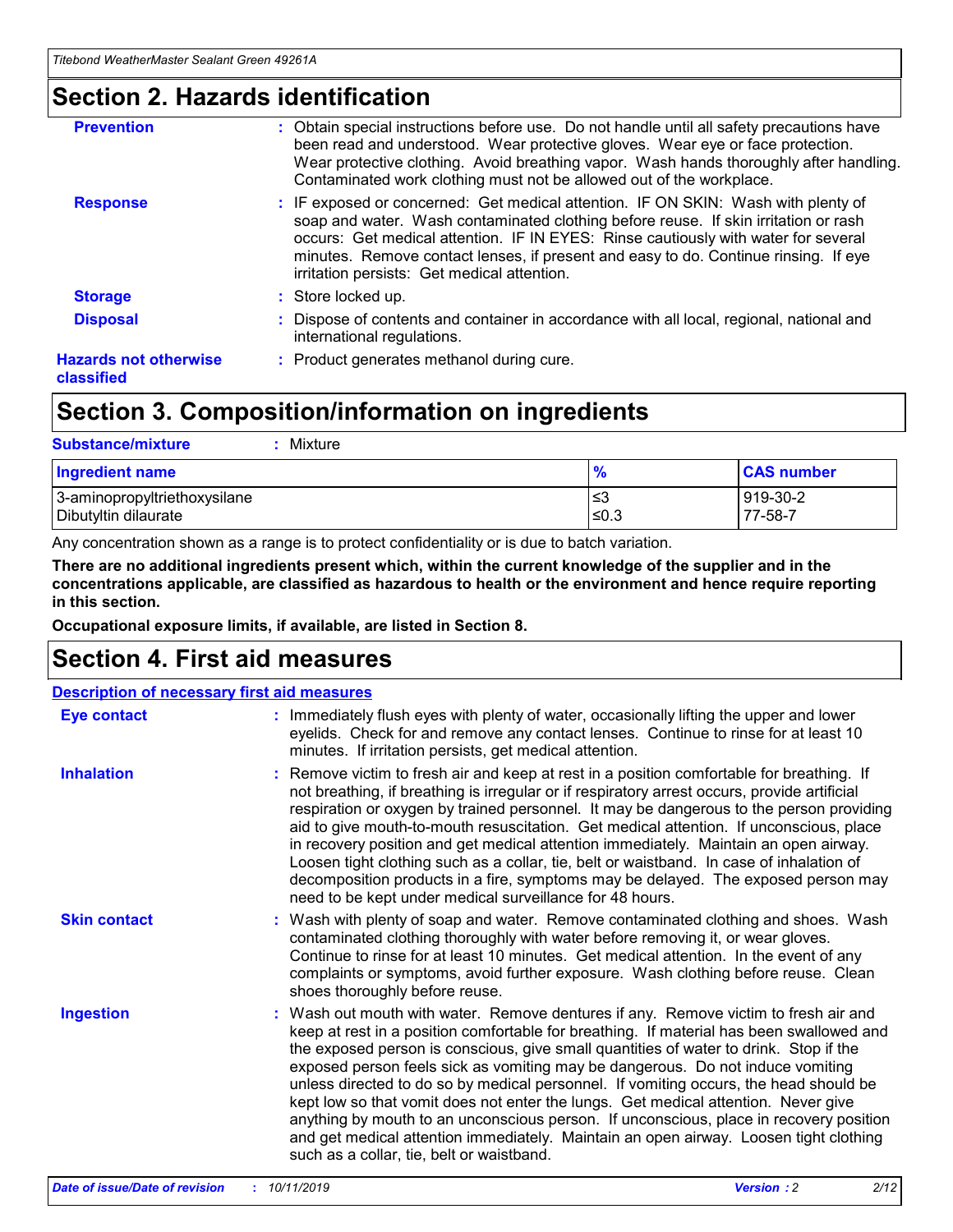## **Section 4. First aid measures**

| Most important symptoms/effects, acute and delayed |  |                                                                                                                                                                                                                                                                                                                                                                                                                 |
|----------------------------------------------------|--|-----------------------------------------------------------------------------------------------------------------------------------------------------------------------------------------------------------------------------------------------------------------------------------------------------------------------------------------------------------------------------------------------------------------|
| <b>Potential acute health effects</b>              |  |                                                                                                                                                                                                                                                                                                                                                                                                                 |
| <b>Eye contact</b>                                 |  | : May cause eye irritation.                                                                                                                                                                                                                                                                                                                                                                                     |
| <b>Inhalation</b>                                  |  | : No known significant effects or critical hazards.                                                                                                                                                                                                                                                                                                                                                             |
| <b>Skin contact</b>                                |  | : May cause skin irritation.                                                                                                                                                                                                                                                                                                                                                                                    |
| <b>Ingestion</b>                                   |  | : No known significant effects or critical hazards.                                                                                                                                                                                                                                                                                                                                                             |
| <b>Over-exposure signs/symptoms</b>                |  |                                                                                                                                                                                                                                                                                                                                                                                                                 |
| <b>Eye contact</b>                                 |  | : Adverse symptoms may include the following:<br>irritation<br>watering<br>redness                                                                                                                                                                                                                                                                                                                              |
| <b>Inhalation</b>                                  |  | : Adverse symptoms may include the following:<br>reduced fetal weight<br>increase in fetal deaths<br>skeletal malformations                                                                                                                                                                                                                                                                                     |
| <b>Skin contact</b>                                |  | : Adverse symptoms may include the following:<br>irritation<br>redness<br>reduced fetal weight<br>increase in fetal deaths<br>skeletal malformations                                                                                                                                                                                                                                                            |
| <b>Ingestion</b>                                   |  | : Adverse symptoms may include the following:<br>reduced fetal weight<br>increase in fetal deaths<br>skeletal malformations                                                                                                                                                                                                                                                                                     |
|                                                    |  | <b>Indication of immediate medical attention and special treatment needed, if necessary</b>                                                                                                                                                                                                                                                                                                                     |
| <b>Notes to physician</b>                          |  | : In case of inhalation of decomposition products in a fire, symptoms may be delayed.<br>The exposed person may need to be kept under medical surveillance for 48 hours.                                                                                                                                                                                                                                        |
| <b>Specific treatments</b>                         |  | : No specific treatment.                                                                                                                                                                                                                                                                                                                                                                                        |
| <b>Protection of first-aiders</b>                  |  | : No action shall be taken involving any personal risk or without suitable training. If it is<br>suspected that fumes are still present, the rescuer should wear an appropriate mask or<br>self-contained breathing apparatus. It may be dangerous to the person providing aid to<br>give mouth-to-mouth resuscitation. Wash contaminated clothing thoroughly with water<br>before removing it, or wear gloves. |

**See toxicological information (Section 11)**

### **Section 5. Fire-fighting measures**

| <b>Extinguishing media</b>                             |                                                                                                                                                                                                     |
|--------------------------------------------------------|-----------------------------------------------------------------------------------------------------------------------------------------------------------------------------------------------------|
| <b>Suitable extinguishing</b><br>media                 | : Use an extinguishing agent suitable for the surrounding fire.                                                                                                                                     |
| <b>Unsuitable extinguishing</b><br>media               | : None known.                                                                                                                                                                                       |
| <b>Specific hazards arising</b><br>from the chemical   | : In a fire or if heated, a pressure increase will occur and the container may burst.                                                                                                               |
| <b>Hazardous thermal</b><br>decomposition products     | : Decomposition products may include the following materials:<br>carbon dioxide<br>carbon monoxide<br>nitrogen oxides<br>metal oxide/oxides                                                         |
| <b>Special protective actions</b><br>for fire-fighters | : Promptly isolate the scene by removing all persons from the vicinity of the incident if<br>there is a fire. No action shall be taken involving any personal risk or without suitable<br>training. |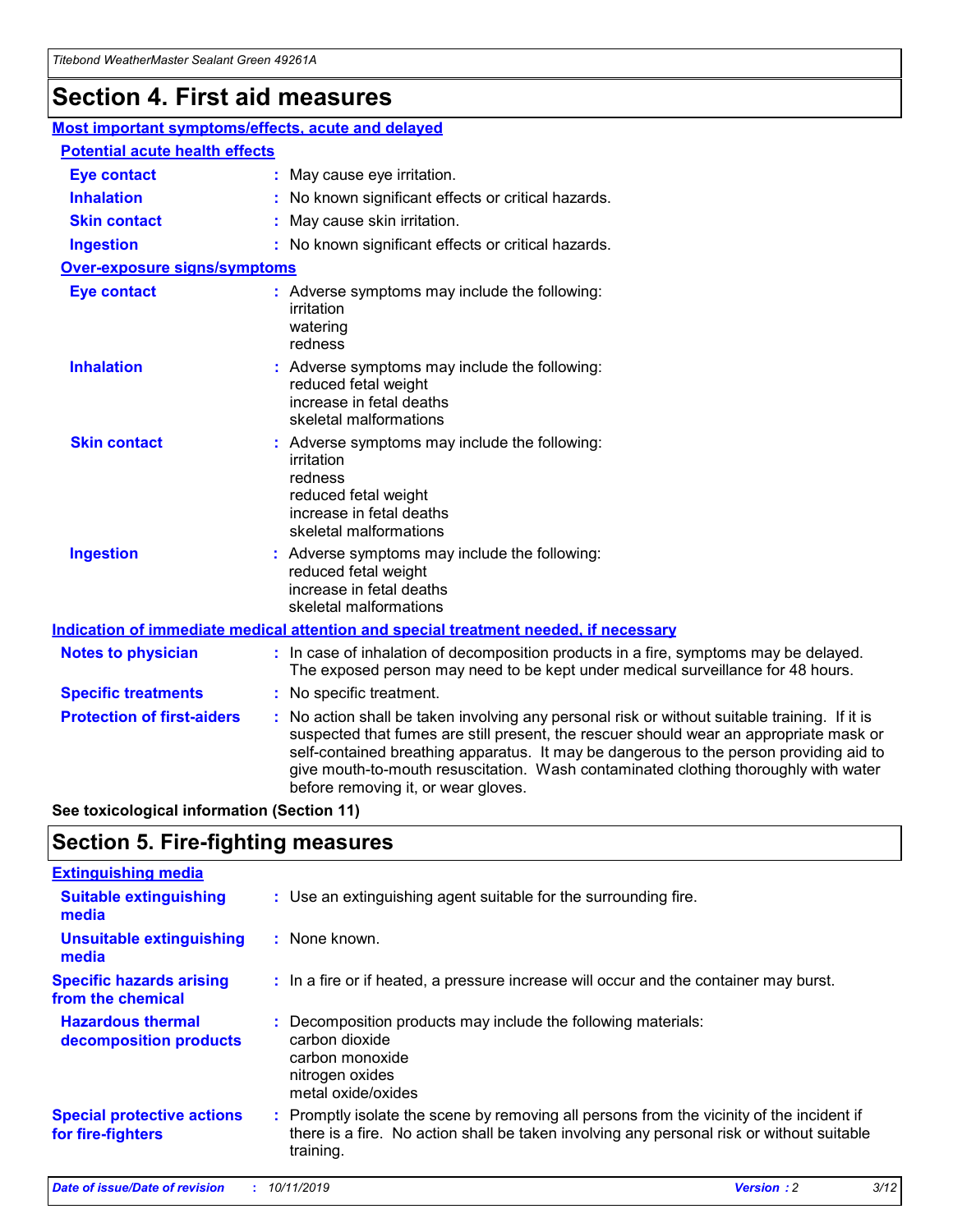### **Section 5. Fire-fighting measures**

**Special protective equipment for fire-fighters** Fire-fighters should wear appropriate protective equipment and self-contained breathing **:** apparatus (SCBA) with a full face-piece operated in positive pressure mode.

### **Section 6. Accidental release measures**

#### **Personal precautions, protective equipment and emergency procedures**

| For non-emergency<br>personnel                               | : No action shall be taken involving any personal risk or without suitable training.<br>Evacuate surrounding areas. Keep unnecessary and unprotected personnel from<br>entering. Do not touch or walk through spilled material. Avoid breathing vapor or mist.<br>Provide adequate ventilation. Wear appropriate respirator when ventilation is<br>inadequate. Put on appropriate personal protective equipment.                                                                                                                                                                                                                                                                                             |
|--------------------------------------------------------------|--------------------------------------------------------------------------------------------------------------------------------------------------------------------------------------------------------------------------------------------------------------------------------------------------------------------------------------------------------------------------------------------------------------------------------------------------------------------------------------------------------------------------------------------------------------------------------------------------------------------------------------------------------------------------------------------------------------|
|                                                              | For emergency responders : If specialized clothing is required to deal with the spillage, take note of any information in<br>Section 8 on suitable and unsuitable materials. See also the information in "For non-<br>emergency personnel".                                                                                                                                                                                                                                                                                                                                                                                                                                                                  |
| <b>Environmental precautions</b>                             | : Avoid dispersal of spilled material and runoff and contact with soil, waterways, drains<br>and sewers. Inform the relevant authorities if the product has caused environmental<br>pollution (sewers, waterways, soil or air).                                                                                                                                                                                                                                                                                                                                                                                                                                                                              |
| <b>Methods and materials for containment and cleaning up</b> |                                                                                                                                                                                                                                                                                                                                                                                                                                                                                                                                                                                                                                                                                                              |
| <b>Small spill</b>                                           | : Stop leak if without risk. Move containers from spill area. Dilute with water and mop up<br>if water-soluble. Alternatively, or if water-insoluble, absorb with an inert dry material and<br>place in an appropriate waste disposal container. Dispose of via a licensed waste<br>disposal contractor.                                                                                                                                                                                                                                                                                                                                                                                                     |
| <b>Large spill</b>                                           | : Stop leak if without risk. Move containers from spill area. Approach release from<br>upwind. Prevent entry into sewers, water courses, basements or confined areas. Wash<br>spillages into an effluent treatment plant or proceed as follows. Contain and collect<br>spillage with non-combustible, absorbent material e.g. sand, earth, vermiculite or<br>diatomaceous earth and place in container for disposal according to local regulations<br>(see Section 13). Dispose of via a licensed waste disposal contractor. Contaminated<br>absorbent material may pose the same hazard as the spilled product. Note: see<br>Section 1 for emergency contact information and Section 13 for waste disposal. |

### **Section 7. Handling and storage**

| <b>Precautions for safe handling</b>                                             |                                                                                                                                                                                                                                                                                                                                                                                                                                                                                                                                                                                                                                                                                                                                                                                                                                                  |
|----------------------------------------------------------------------------------|--------------------------------------------------------------------------------------------------------------------------------------------------------------------------------------------------------------------------------------------------------------------------------------------------------------------------------------------------------------------------------------------------------------------------------------------------------------------------------------------------------------------------------------------------------------------------------------------------------------------------------------------------------------------------------------------------------------------------------------------------------------------------------------------------------------------------------------------------|
| <b>Protective measures</b>                                                       | : Put on appropriate personal protective equipment (see Section 8). Persons with a<br>history of skin sensitization problems should not be employed in any process in which<br>this product is used. Avoid exposure - obtain special instructions before use. Avoid<br>exposure during pregnancy. Do not handle until all safety precautions have been read<br>and understood. Do not get in eyes or on skin or clothing. Do not ingest. Avoid<br>breathing vapor or mist. If during normal use the material presents a respiratory hazard,<br>use only with adequate ventilation or wear appropriate respirator. Keep in the original<br>container or an approved alternative made from a compatible material, kept tightly<br>closed when not in use. Empty containers retain product residue and can be hazardous.<br>Do not reuse container. |
| <b>Advice on general</b><br>occupational hygiene                                 | : Eating, drinking and smoking should be prohibited in areas where this material is<br>handled, stored and processed. Workers should wash hands and face before eating,<br>drinking and smoking. Remove contaminated clothing and protective equipment before<br>entering eating areas. See also Section 8 for additional information on hygiene<br>measures.                                                                                                                                                                                                                                                                                                                                                                                                                                                                                    |
| <b>Conditions for safe storage,</b><br>including any<br><b>incompatibilities</b> | : Store between the following temperatures: 0 to 120 $\degree$ C (32 to 248 $\degree$ F). Store in<br>accordance with local regulations. Store in original container protected from direct<br>sunlight in a dry, cool and well-ventilated area, away from incompatible materials (see<br>Section 10) and food and drink. Store locked up. Keep container tightly closed and<br>sealed until ready for use. Containers that have been opened must be carefully<br>resealed and kept upright to prevent leakage. Do not store in unlabeled containers.<br>Use appropriate containment to avoid environmental contamination. See Section 10 for<br>incompatible materials before handling or use.                                                                                                                                                   |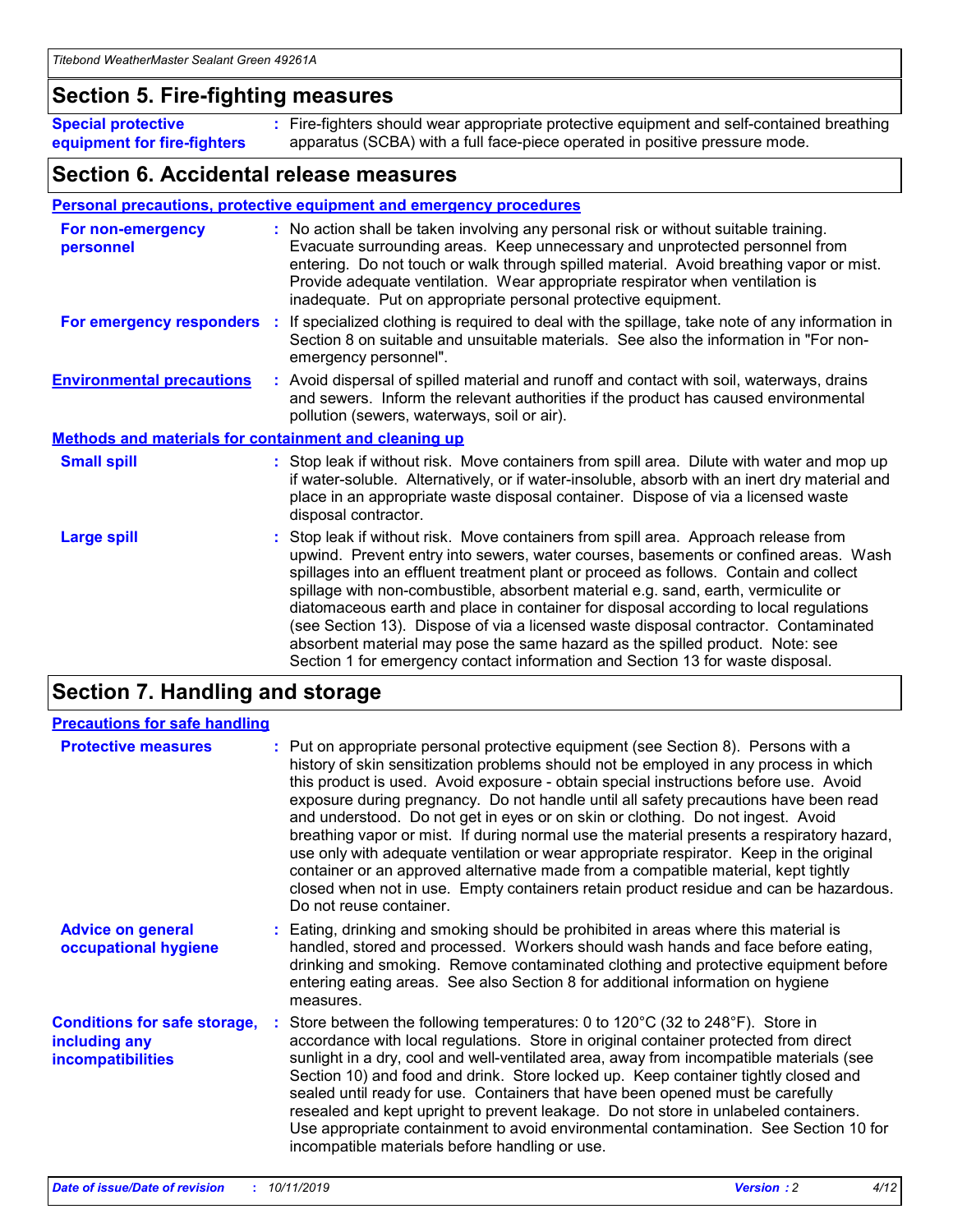## **Section 8. Exposure controls/personal protection**

#### **Control parameters**

#### **Occupational exposure limits**

| <b>Ingredient name</b>                               |    |                        | <b>Exposure limits</b>                                                                                                                                                                                                                                                                                                                                                                                                                                                                                                                                                                                                 |
|------------------------------------------------------|----|------------------------|------------------------------------------------------------------------------------------------------------------------------------------------------------------------------------------------------------------------------------------------------------------------------------------------------------------------------------------------------------------------------------------------------------------------------------------------------------------------------------------------------------------------------------------------------------------------------------------------------------------------|
| 3-aminopropyltriethoxysilane<br>Dibutyltin dilaurate |    |                        | None.<br>ACGIH TLV (United States, 3/2019). Absorbed through skin.<br>Notes: as Sn<br>TWA: $0.1 \text{ mg/m}^3$ , (as Sn) 8 hours.<br>STEL: 0.2 mg/m <sup>3</sup> , (as Sn) 15 minutes.<br>NIOSH REL (United States, 10/2016). Absorbed through skin.<br>Notes: as Sn<br>TWA: 0.1 mg/m <sup>3</sup> , (as Sn) 10 hours.<br>OSHA PEL (United States, 5/2018). Notes: as Sn<br>TWA: 0.1 mg/m <sup>3</sup> , (as Sn) 8 hours.<br>OSHA PEL 1989 (United States, 3/1989). Absorbed through skin.<br>Notes: measured as Sn<br>TWA: 0.1 mg/m <sup>3</sup> , (measured as Sn) 8 hours. Form: Organic                           |
| <b>Appropriate engineering</b><br>controls           |    |                        | : If user operations generate dust, fumes, gas, vapor or mist, use process enclosures,<br>local exhaust ventilation or other engineering controls to keep worker exposure to<br>airborne contaminants below any recommended or statutory limits.                                                                                                                                                                                                                                                                                                                                                                       |
| <b>Environmental exposure</b><br>controls            |    |                        | Emissions from ventilation or work process equipment should be checked to ensure<br>they comply with the requirements of environmental protection legislation. In some<br>cases, fume scrubbers, filters or engineering modifications to the process equipment<br>will be necessary to reduce emissions to acceptable levels.                                                                                                                                                                                                                                                                                          |
| <b>Individual protection measures</b>                |    |                        |                                                                                                                                                                                                                                                                                                                                                                                                                                                                                                                                                                                                                        |
| <b>Hygiene measures</b>                              |    |                        | : Wash hands, forearms and face thoroughly after handling chemical products, before<br>eating, smoking and using the lavatory and at the end of the working period.<br>Appropriate techniques should be used to remove potentially contaminated clothing.<br>Contaminated work clothing should not be allowed out of the workplace. Wash<br>contaminated clothing before reusing. Ensure that eyewash stations and safety<br>showers are close to the workstation location.                                                                                                                                            |
| <b>Eye/face protection</b>                           |    |                        | Safety eyewear complying with an approved standard should be used when a risk<br>assessment indicates this is necessary to avoid exposure to liquid splashes, mists,<br>gases or dusts. If contact is possible, the following protection should be worn, unless<br>the assessment indicates a higher degree of protection: chemical splash goggles.                                                                                                                                                                                                                                                                    |
| <b>Skin protection</b>                               |    |                        |                                                                                                                                                                                                                                                                                                                                                                                                                                                                                                                                                                                                                        |
| <b>Hand protection</b>                               |    |                        | : Chemical-resistant, impervious gloves complying with an approved standard should be<br>worn at all times when handling chemical products if a risk assessment indicates this is<br>necessary. Considering the parameters specified by the glove manufacturer, check<br>during use that the gloves are still retaining their protective properties. It should be<br>noted that the time to breakthrough for any glove material may be different for different<br>glove manufacturers. In the case of mixtures, consisting of several substances, the<br>protection time of the gloves cannot be accurately estimated. |
| <b>Body protection</b>                               |    | handling this product. | Personal protective equipment for the body should be selected based on the task being<br>performed and the risks involved and should be approved by a specialist before                                                                                                                                                                                                                                                                                                                                                                                                                                                |
| <b>Other skin protection</b>                         |    |                        | : Appropriate footwear and any additional skin protection measures should be selected<br>based on the task being performed and the risks involved and should be approved by a<br>specialist before handling this product.                                                                                                                                                                                                                                                                                                                                                                                              |
| <b>Respiratory protection</b>                        | ÷. | aspects of use.        | Based on the hazard and potential for exposure, select a respirator that meets the<br>appropriate standard or certification. Respirators must be used according to a<br>respiratory protection program to ensure proper fitting, training, and other important                                                                                                                                                                                                                                                                                                                                                         |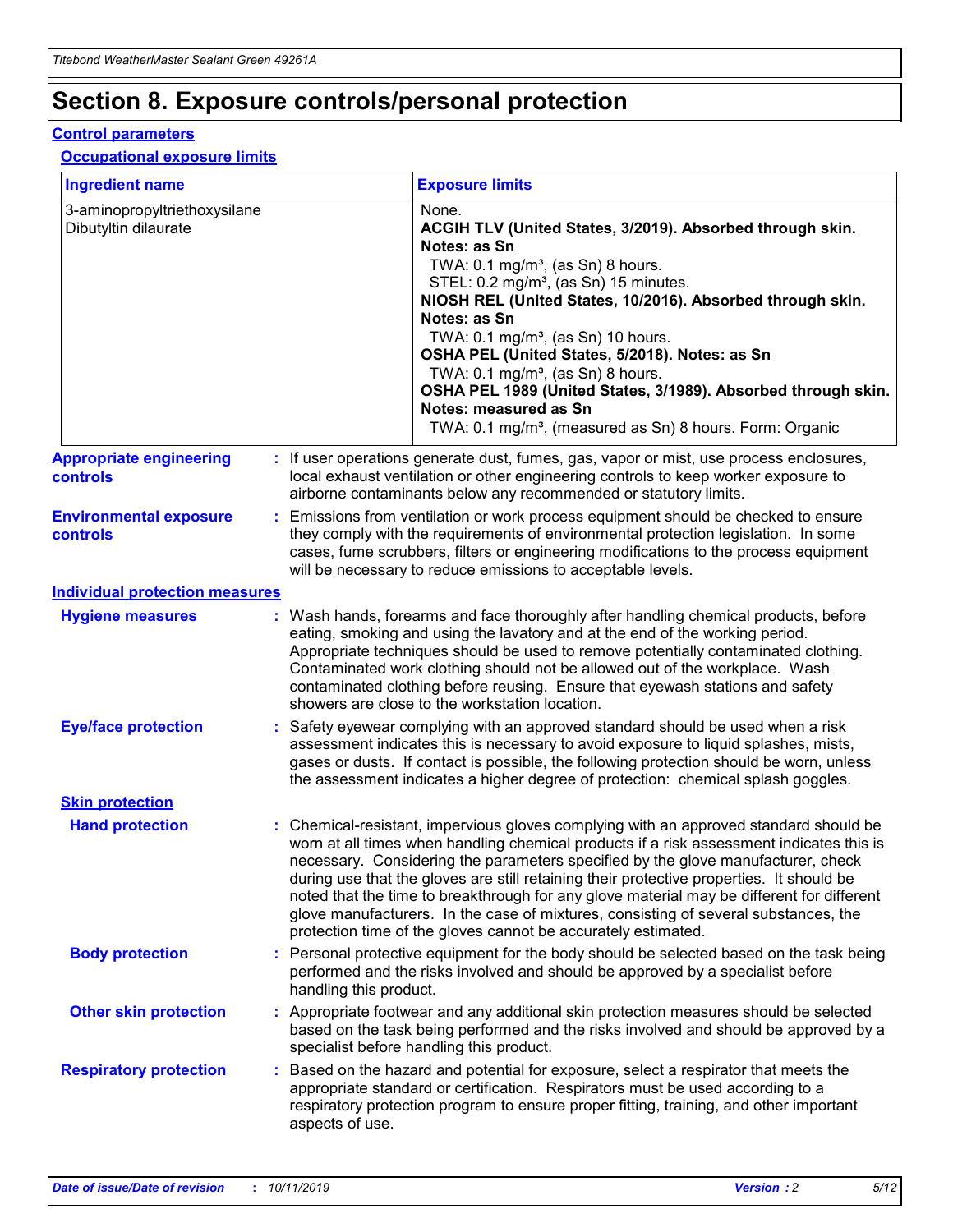### **Section 9. Physical and chemical properties**

#### **Appearance**

| <b>Physical state</b>                             | : Liquid. [Paste.]                                              |
|---------------------------------------------------|-----------------------------------------------------------------|
| Color                                             | Green.                                                          |
| Odor                                              | : None [Slight]                                                 |
| <b>Odor threshold</b>                             | : Not available.                                                |
| рH                                                | : Not applicable.                                               |
| <b>Melting point</b>                              | : Not available.                                                |
| <b>Boiling point</b>                              | : >100°C (>212°F)                                               |
| <b>Flash point</b>                                | : Closed cup: $>200^{\circ}$ C ( $>392^{\circ}$ F) [Setaflash.] |
| <b>Evaporation rate</b>                           | $:$ <1 (butyl acetate = 1)                                      |
| <b>Flammability (solid, gas)</b>                  | : Not available.                                                |
| Lower and upper explosive<br>(flammable) limits   | : Not available.                                                |
| <b>VOC (less water, less</b><br>exempt solvents)  | : 0 g/l                                                         |
| <b>Volatility</b>                                 | $: 0\%$ (w/w)                                                   |
| <b>Vapor density</b>                              | : Not available.                                                |
| <b>Relative density</b>                           | : 1.4329                                                        |
| <b>Solubility</b>                                 | Insoluble in the following materials: cold water and hot water. |
| <b>Solubility in water</b>                        | : Not available.                                                |
| <b>Partition coefficient: n-</b><br>octanol/water | $:$ Not available.                                              |
| <b>Auto-ignition temperature</b>                  | : Not available.                                                |
| <b>Decomposition temperature</b>                  | : Not available.                                                |
|                                                   |                                                                 |

### **Section 10. Stability and reactivity**

| <b>Reactivity</b>                            |    | : No specific test data related to reactivity available for this product or its ingredients.            |
|----------------------------------------------|----|---------------------------------------------------------------------------------------------------------|
| <b>Chemical stability</b>                    |    | : The product is stable.                                                                                |
| <b>Possibility of hazardous</b><br>reactions |    | : Under normal conditions of storage and use, hazardous reactions will not occur.                       |
| <b>Conditions to avoid</b>                   |    | : No specific data.                                                                                     |
| <b>Incompatible materials</b>                | ٠. | No specific data.                                                                                       |
| <b>Hazardous decomposition</b><br>products   | ÷. | Under normal conditions of storage and use, hazardous decomposition products should<br>not be produced. |

### **Section 11. Toxicological information**

### **Information on toxicological effects**

#### **Acute toxicity**

| <b>Product/ingredient name</b> | <b>Result</b>           | <b>Species</b> | <b>Dose</b>                | <b>Exposure</b> |
|--------------------------------|-------------------------|----------------|----------------------------|-----------------|
| 3-aminopropyltriethoxysilane   | <b>ILD50 Dermal</b>     | Rabbit         | 4.29 g/kg                  |                 |
| Dibutyltin dilaurate           | ILD50 Oral<br>LD50 Oral | Rat<br>Rat     | $1.57$ g/kg<br>175 $mg/kg$ |                 |
|                                |                         |                |                            |                 |

**Irritation/Corrosion**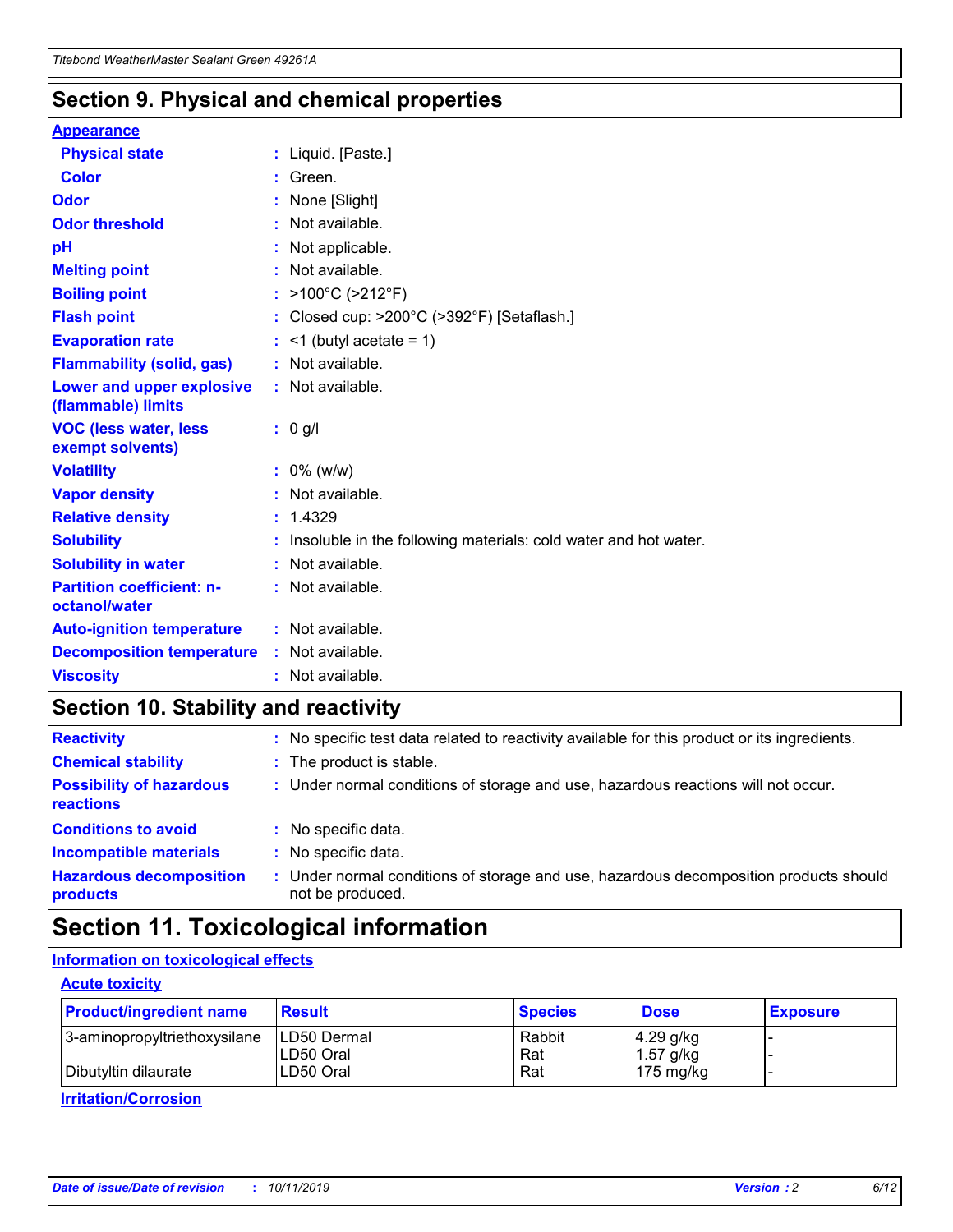## **Section 11. Toxicological information**

| <b>Product/ingredient name</b> | <b>Result</b>            | <b>Species</b> | <b>Score</b> | <b>Exposure</b>           | <b>Observation</b> |
|--------------------------------|--------------------------|----------------|--------------|---------------------------|--------------------|
| 3-aminopropyltriethoxysilane   | Eyes - Mild irritant     | Rabbit         |              | $100$ mg                  |                    |
|                                | Eyes - Severe irritant   | Rabbit         |              | 24 hours 750              |                    |
|                                |                          |                |              | ug                        |                    |
|                                | Skin - Severe irritant   | Rabbit         |              | 24 hours 5                | -                  |
| Dibutyltin dilaurate           | Eyes - Moderate irritant | Rabbit         |              | mq<br><b>24 hours 100</b> |                    |
|                                |                          |                |              | mg                        |                    |
|                                | Skin - Severe irritant   | Rabbit         |              | 500 mg                    |                    |

#### **Sensitization**

Not available.

#### **Mutagenicity**

Not available.

#### **Carcinogenicity**

Not available.

#### **Reproductive toxicity**

Not available.

#### **Teratogenicity**

Not available.

#### **Specific target organ toxicity (single exposure)**

Not available.

#### **Specific target organ toxicity (repeated exposure)**

| <b>Name</b>                                                                  |                                                                            | <b>Category</b>                                     | <b>Route of</b><br>exposure | <b>Target organs</b> |
|------------------------------------------------------------------------------|----------------------------------------------------------------------------|-----------------------------------------------------|-----------------------------|----------------------|
| Dibutyltin dilaurate                                                         |                                                                            | Category 1                                          | -                           | respiratory system   |
| <b>Aspiration hazard</b><br>Not available.                                   |                                                                            |                                                     |                             |                      |
| <b>Information on the likely</b><br>routes of exposure                       | : Not available.                                                           |                                                     |                             |                      |
| <b>Potential acute health effects</b>                                        |                                                                            |                                                     |                             |                      |
| <b>Eye contact</b>                                                           | : May cause eye irritation.                                                |                                                     |                             |                      |
| <b>Inhalation</b>                                                            |                                                                            | : No known significant effects or critical hazards. |                             |                      |
| <b>Skin contact</b>                                                          | : May cause skin irritation.                                               |                                                     |                             |                      |
| <b>Ingestion</b>                                                             |                                                                            | : No known significant effects or critical hazards. |                             |                      |
| Symptoms related to the physical, chemical and toxicological characteristics |                                                                            |                                                     |                             |                      |
| <b>Eye contact</b>                                                           | irritation<br>watering<br>redness                                          | : Adverse symptoms may include the following:       |                             |                      |
| <b>Inhalation</b>                                                            | reduced fetal weight<br>increase in fetal deaths<br>skeletal malformations | : Adverse symptoms may include the following:       |                             |                      |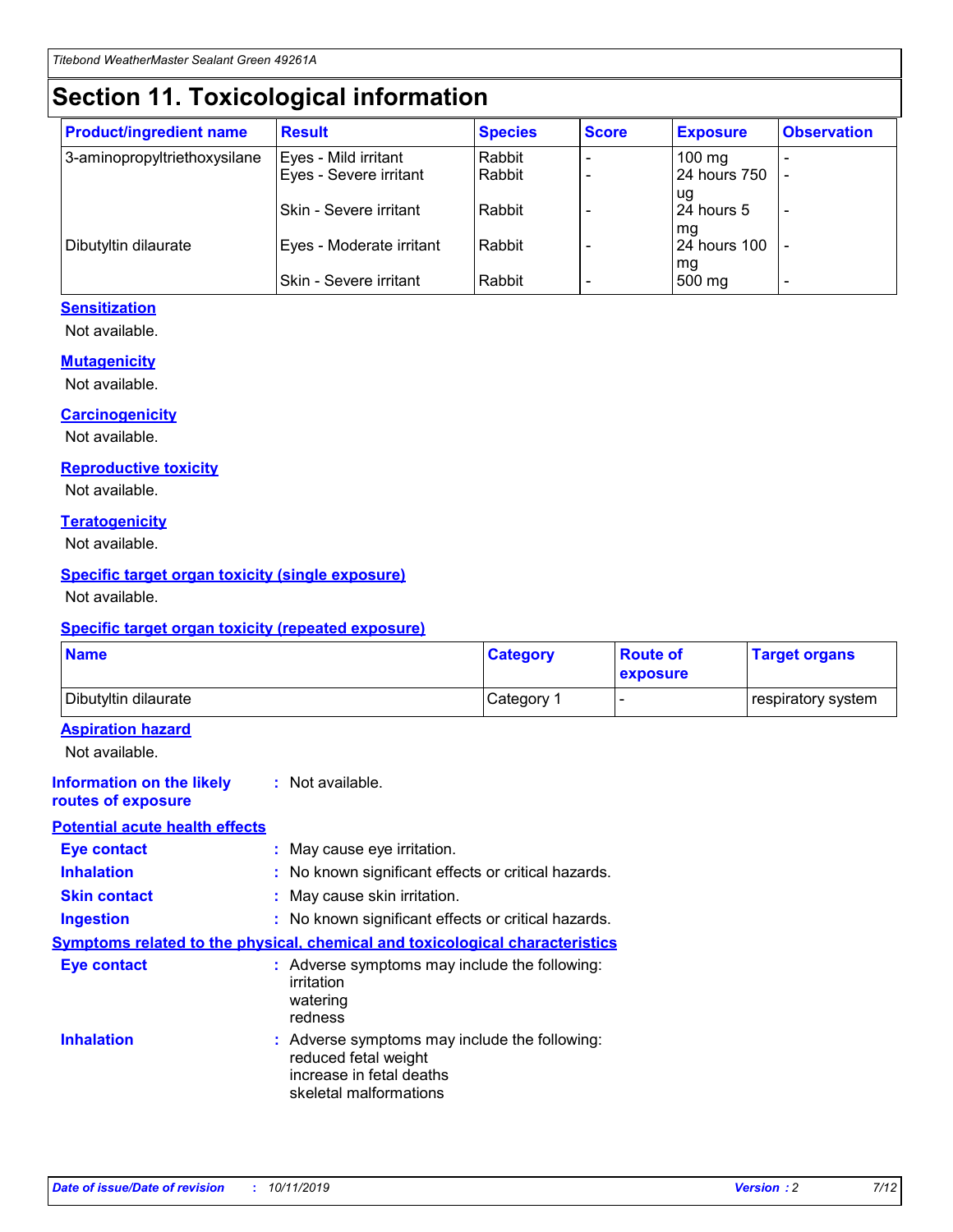## **Section 11. Toxicological information**

| <b>Skin contact</b>                     | : Adverse symptoms may include the following:<br>irritation<br>redness<br>reduced fetal weight<br>increase in fetal deaths<br>skeletal malformations |
|-----------------------------------------|------------------------------------------------------------------------------------------------------------------------------------------------------|
| <b>Ingestion</b>                        | : Adverse symptoms may include the following:<br>reduced fetal weight<br>increase in fetal deaths<br>skeletal malformations                          |
|                                         | Delayed and immediate effects and also chronic effects from short and long term exposure                                                             |
| <b>Short term exposure</b>              |                                                                                                                                                      |
| <b>Potential immediate</b><br>effects   | : Not available.                                                                                                                                     |
| <b>Potential delayed effects</b>        | : Not available.                                                                                                                                     |
| <b>Long term exposure</b>               |                                                                                                                                                      |
| <b>Potential immediate</b><br>effects   | : Not available.                                                                                                                                     |
| <b>Potential delayed effects</b>        | : Not available.                                                                                                                                     |
| <b>Potential chronic health effects</b> |                                                                                                                                                      |
| Not available.                          |                                                                                                                                                      |
| <b>General</b>                          | : Once sensitized, a severe allergic reaction may occur when subsequently exposed to<br>very low levels.                                             |
| <b>Carcinogenicity</b>                  | : No known significant effects or critical hazards.                                                                                                  |
| <b>Mutagenicity</b>                     | No known significant effects or critical hazards.                                                                                                    |
| <b>Teratogenicity</b>                   | May damage the unborn child.                                                                                                                         |
| <b>Developmental effects</b>            | No known significant effects or critical hazards.                                                                                                    |
| <b>Fertility effects</b>                | : May damage fertility.                                                                                                                              |
| <b>Numerical measures of toxicity</b>   |                                                                                                                                                      |
| <b>Acute toxicity estimates</b>         |                                                                                                                                                      |
|                                         |                                                                                                                                                      |

Not available.

## **Section 12. Ecological information**

#### **Toxicity**

| <b>Product/ingredient name</b> | <b>Result</b>                     | <b>Species</b>                       | <b>Exposure</b> |
|--------------------------------|-----------------------------------|--------------------------------------|-----------------|
| Dibutyltin dilaurate           | Chronic EC10 > 2 mg/l Fresh water | Algae - Scenedesmus<br>I subspicatus | l 96 hours i    |

### **Persistence and degradability**

| <b>Product/ingredient name</b> | <b>Test</b>                                                                    | <b>Result</b>  |                   | <b>Dose</b> | <b>Inoculum</b>         |
|--------------------------------|--------------------------------------------------------------------------------|----------------|-------------------|-------------|-------------------------|
| Dibutyltin dilaurate           | OECD 301F<br>Ready<br>Biodegradability -<br>Manometric<br>Respirometry<br>Test | 23 % - 28 days |                   |             |                         |
| <b>Product/ingredient name</b> | <b>Aquatic half-life</b>                                                       |                | <b>Photolysis</b> |             | <b>Biodegradability</b> |
| Dibutyltin dilaurate           |                                                                                |                |                   |             | Inherent                |

### **Bioaccumulative potential**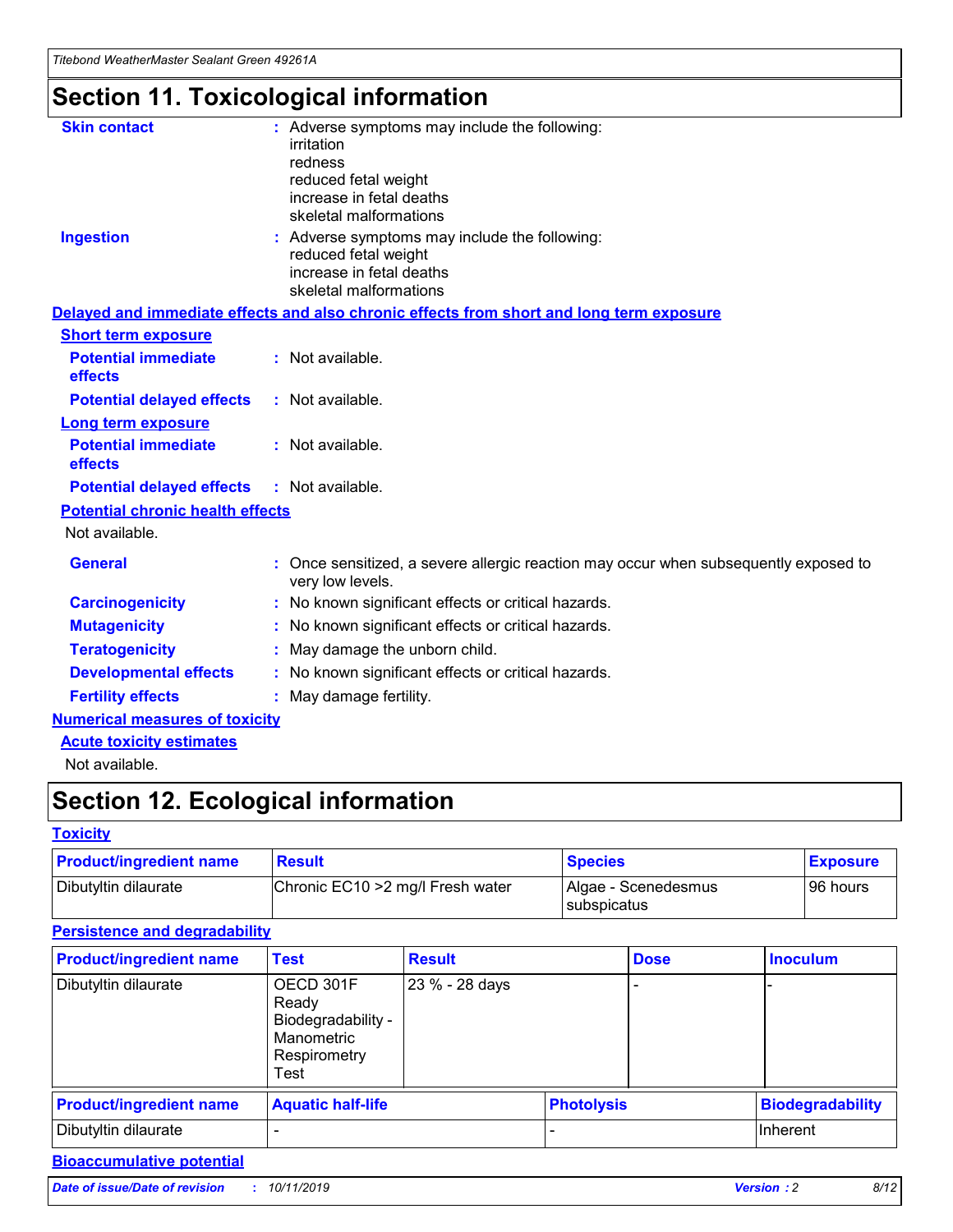## **Section 12. Ecological information**

| <b>Product/ingredient name</b> | $LoaPow$ | <b>BCF</b> | <b>Potential</b> |
|--------------------------------|----------|------------|------------------|
| 3-aminopropyltriethoxysilane   | 1.7      | 3.4        | low              |
| Dibutyltin dilaurate           | 4.44     | 2.91       | low              |

#### **Mobility in soil**

| <b>Soil/water partition</b><br>coefficient (K <sub>oc</sub> ) | : Not available.                                    |
|---------------------------------------------------------------|-----------------------------------------------------|
| <b>Other adverse effects</b>                                  | : No known significant effects or critical hazards. |

### **Section 13. Disposal considerations**

**Disposal methods :**

The generation of waste should be avoided or minimized wherever possible. Disposal of this product, solutions and any by-products should at all times comply with the requirements of environmental protection and waste disposal legislation and any regional local authority requirements. Dispose of surplus and non-recyclable products via a licensed waste disposal contractor. Waste should not be disposed of untreated to the sewer unless fully compliant with the requirements of all authorities with jurisdiction. Waste packaging should be recycled. Incineration or landfill should only be considered when recycling is not feasible. This material and its container must be disposed of in a safe way. Care should be taken when handling emptied containers that have not been cleaned or rinsed out. Empty containers or liners may retain some product residues. Avoid dispersal of spilled material and runoff and contact with soil, waterways, drains and sewers.

## **Section 14. Transport information**

|                                      | <b>DOT</b><br><b>Classification</b> | <b>TDG</b><br><b>Classification</b> | <b>Mexico</b><br><b>Classification</b> | <b>ADR/RID</b> | <b>IMDG</b>              | <b>IATA</b>              |
|--------------------------------------|-------------------------------------|-------------------------------------|----------------------------------------|----------------|--------------------------|--------------------------|
| <b>UN number</b>                     | Not regulated.                      | Not regulated.                      | Not regulated.                         | Not regulated. | Not regulated.           | Not regulated.           |
| <b>UN proper</b><br>shipping name    | $\blacksquare$                      |                                     |                                        |                |                          |                          |
| <b>Transport</b><br>hazard class(es) | $\blacksquare$                      | $\overline{\phantom{a}}$            | $\blacksquare$                         | $\blacksquare$ | $\overline{\phantom{a}}$ | $\overline{\phantom{0}}$ |
| <b>Packing group</b>                 | $\overline{\phantom{a}}$            | $\overline{\phantom{0}}$            | $\overline{\phantom{a}}$               | -              | $\overline{\phantom{0}}$ | $\overline{\phantom{a}}$ |
| <b>Environmental</b><br>hazards      | No.                                 | No.                                 | No.                                    | No.            | No.                      | No.                      |

## **Section 15. Regulatory information**

#### **U.S. Federal regulations**

#### **SARA 302/304**

#### **Composition/information on ingredients**

No products were found.

**SARA 304 RQ :** Not applicable.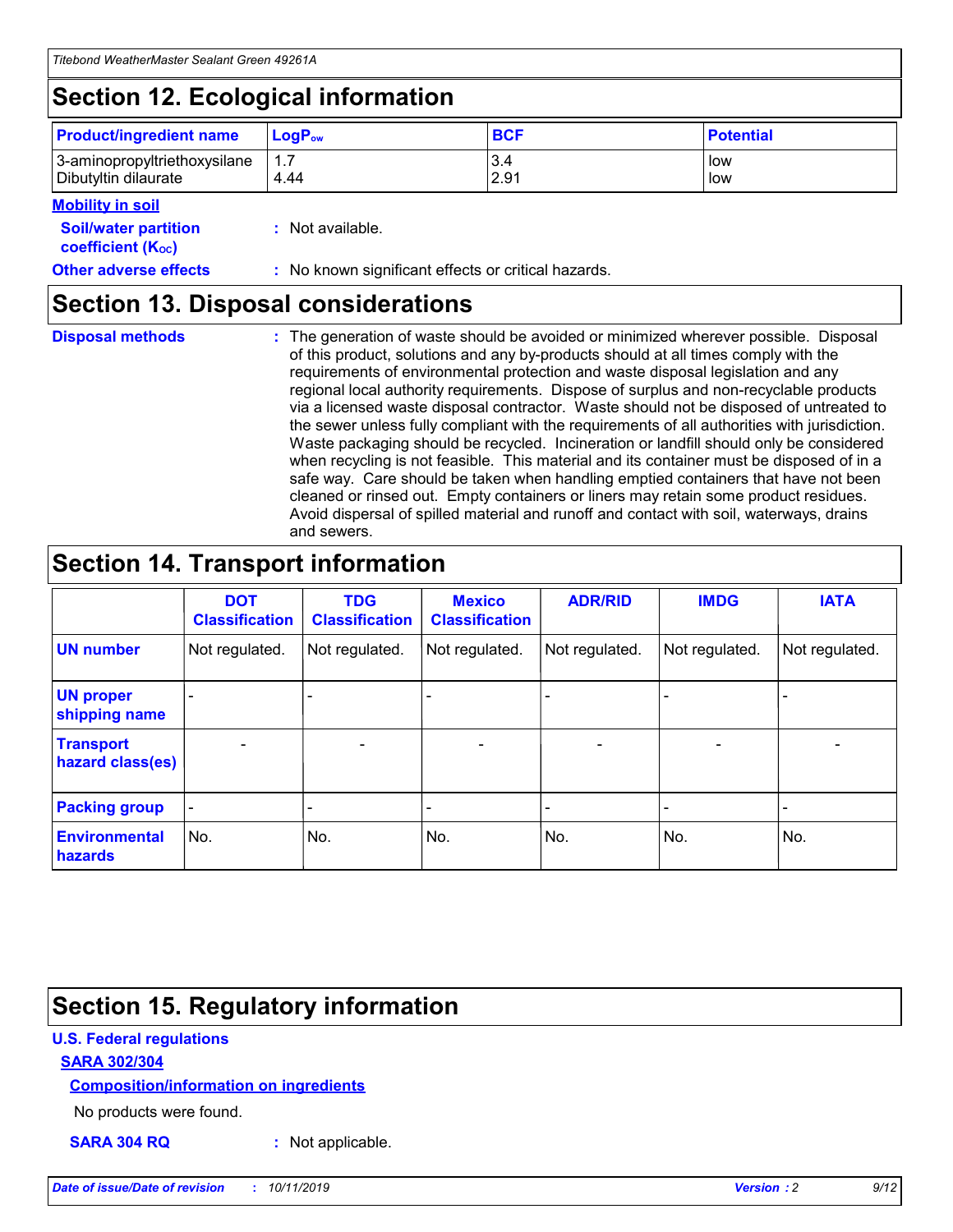### **Section 15. Regulatory information**

#### **SARA 311/312**

**Classification :** EYE IRRITATION - Category 2B SKIN SENSITIZATION - Category 1 TOXIC TO REPRODUCTION (Fertility) - Category 1B TOXIC TO REPRODUCTION (Unborn child) - Category 1B

#### **Composition/information on ingredients**

| <b>Name</b>                  | $\frac{9}{6}$ | <b>Classification</b>                                                                                                                                                                                                                                                                                                                  |  |
|------------------------------|---------------|----------------------------------------------------------------------------------------------------------------------------------------------------------------------------------------------------------------------------------------------------------------------------------------------------------------------------------------|--|
| 3-aminopropyltriethoxysilane | $\leq$ 3      | <b>FLAMMABLE LIQUIDS - Category 4</b><br><b>ACUTE TOXICITY (oral) - Category 4</b><br>SKIN IRRITATION - Category 2                                                                                                                                                                                                                     |  |
| Dibutyltin dilaurate         | ≤0.3          | EYE IRRITATION - Category 2A<br><b>ACUTE TOXICITY (oral) - Category 3</b><br>SKIN CORROSION - Category 1C<br>SERIOUS EYE DAMAGE - Category 1<br>SKIN SENSITIZATION - Category 1<br><b>GERM CELL MUTAGENICITY - Category 2</b><br>TOXIC TO REPRODUCTION (Fertility) - Category 1B<br>TOXIC TO REPRODUCTION (Unborn child) - Category 1B |  |
|                              |               | SPECIFIC TARGET ORGAN TOXICITY (REPEATED<br>EXPOSURE) (respiratory system) - Category 1                                                                                                                                                                                                                                                |  |

#### **State regulations**

| <b>Massachusetts</b> | : None of the components are listed. |
|----------------------|--------------------------------------|
| <b>New York</b>      | : None of the components are listed. |
| <b>New Jersey</b>    | : None of the components are listed. |
| <b>Pennsylvania</b>  | : None of the components are listed. |

#### **California Prop. 65**

**A** WARNING: This product can expose you to methanol, which is known to the State of California to cause birth defects or other reproductive harm. For more information go to www.P65Warnings.ca.gov.

| <b>Ingredient name</b> | No significant risk Maximum<br>level | acceptable dosage<br>level |
|------------------------|--------------------------------------|----------------------------|
| methanol               |                                      | Yes.                       |

#### **International regulations**

**Chemical Weapon Convention List Schedules I, II & III Chemicals** Not listed.

#### **Montreal Protocol**

Not listed.

**Stockholm Convention on Persistent Organic Pollutants**

Not listed.

### **UNECE Aarhus Protocol on POPs and Heavy Metals**

Not listed.

#### **Inventory list**

### **China :** All components are listed or exempted.

**United States TSCA 8(b) inventory :** All components are active or exempted.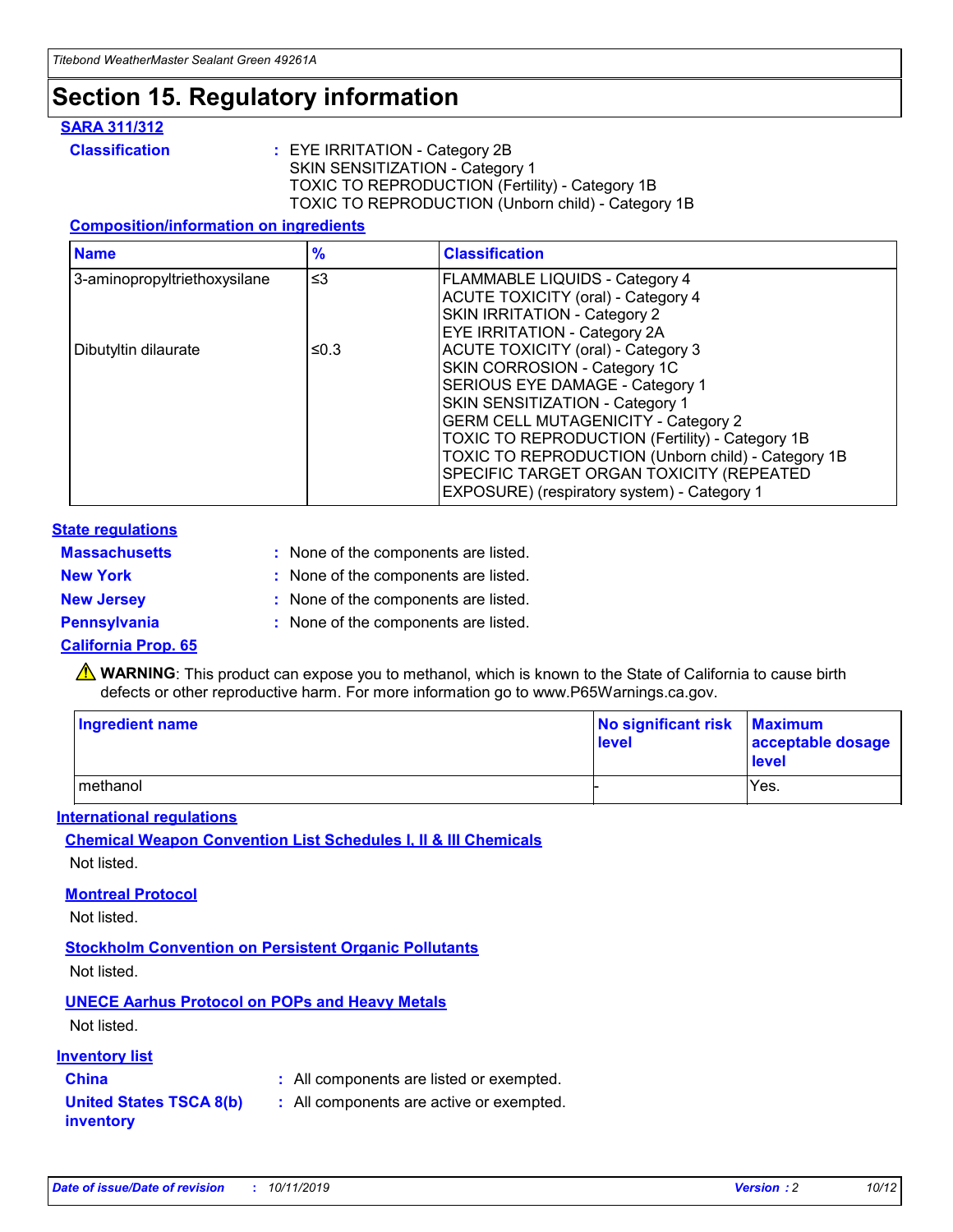## **Section 16. Other information**

**Hazardous Material Information System (U.S.A.)**



**Caution: HMIS® ratings are based on a 0-4 rating scale, with 0 representing minimal hazards or risks, and 4 representing significant hazards or risks. Although HMIS® ratings and the associated label are not required on SDSs or products leaving a facility under 29 CFR 1910.1200, the preparer may choose to provide them. HMIS® ratings are to be used with a fully implemented HMIS® program. HMIS® is a registered trademark and service mark of the American Coatings Association, Inc.**

**The customer is responsible for determining the PPE code for this material. For more information on HMIS® Personal Protective Equipment (PPE) codes, consult the HMIS® Implementation Manual.**

#### **National Fire Protection Association (U.S.A.)**



**Reprinted with permission from NFPA 704-2001, Identification of the Hazards of Materials for Emergency Response Copyright ©1997, National Fire Protection Association, Quincy, MA 02269. This reprinted material is not the complete and official position of the National Fire Protection Association, on the referenced subject which is represented only by the standard in its entirety.**

**Copyright ©2001, National Fire Protection Association, Quincy, MA 02269. This warning system is intended to be interpreted and applied only by properly trained individuals to identify fire, health and reactivity hazards of chemicals. The user is referred to certain limited number of chemicals with recommended classifications in NFPA 49 and NFPA 325, which would be used as a guideline only. Whether the chemicals are classified by NFPA or not, anyone using the 704 systems to classify chemicals does so at their own risk.**

#### **Procedure used to derive the classification**

| <b>Classification</b>                                                                                                                                                                  |                                                                                                                                                                                                                                                                   | <b>Justification</b>                                                                                                                                                                                                                                                                                       |  |
|----------------------------------------------------------------------------------------------------------------------------------------------------------------------------------------|-------------------------------------------------------------------------------------------------------------------------------------------------------------------------------------------------------------------------------------------------------------------|------------------------------------------------------------------------------------------------------------------------------------------------------------------------------------------------------------------------------------------------------------------------------------------------------------|--|
| <b>EYE IRRITATION - Category 2B</b><br>SKIN SENSITIZATION - Category 1<br><b>TOXIC TO REPRODUCTION (Fertility) - Category 1B</b><br>TOXIC TO REPRODUCTION (Unborn child) - Category 1B |                                                                                                                                                                                                                                                                   | Expert judgment<br>Expert judgment<br>Expert judgment<br>Expert judgment                                                                                                                                                                                                                                   |  |
| <b>History</b>                                                                                                                                                                         |                                                                                                                                                                                                                                                                   |                                                                                                                                                                                                                                                                                                            |  |
| Date of printing                                                                                                                                                                       | : 4/22/2022                                                                                                                                                                                                                                                       |                                                                                                                                                                                                                                                                                                            |  |
| Date of issue/Date of<br>revision                                                                                                                                                      | : 10/11/2019                                                                                                                                                                                                                                                      |                                                                                                                                                                                                                                                                                                            |  |
| Date of previous issue                                                                                                                                                                 | : 10/16/2020                                                                                                                                                                                                                                                      |                                                                                                                                                                                                                                                                                                            |  |
| <b>Version</b>                                                                                                                                                                         | $\therefore$ 2                                                                                                                                                                                                                                                    |                                                                                                                                                                                                                                                                                                            |  |
| <b>Key to abbreviations</b>                                                                                                                                                            | $\therefore$ ATE = Acute Toxicity Estimate<br><b>BCF</b> = Bioconcentration Factor<br>IATA = International Air Transport Association<br><b>IBC</b> = Intermediate Bulk Container<br><b>IMDG = International Maritime Dangerous Goods</b><br>$UN = United Nations$ | GHS = Globally Harmonized System of Classification and Labelling of Chemicals<br>LogPow = logarithm of the octanol/water partition coefficient<br>MARPOL = International Convention for the Prevention of Pollution From Ships, 1973<br>as modified by the Protocol of 1978. ("Marpol" = marine pollution) |  |